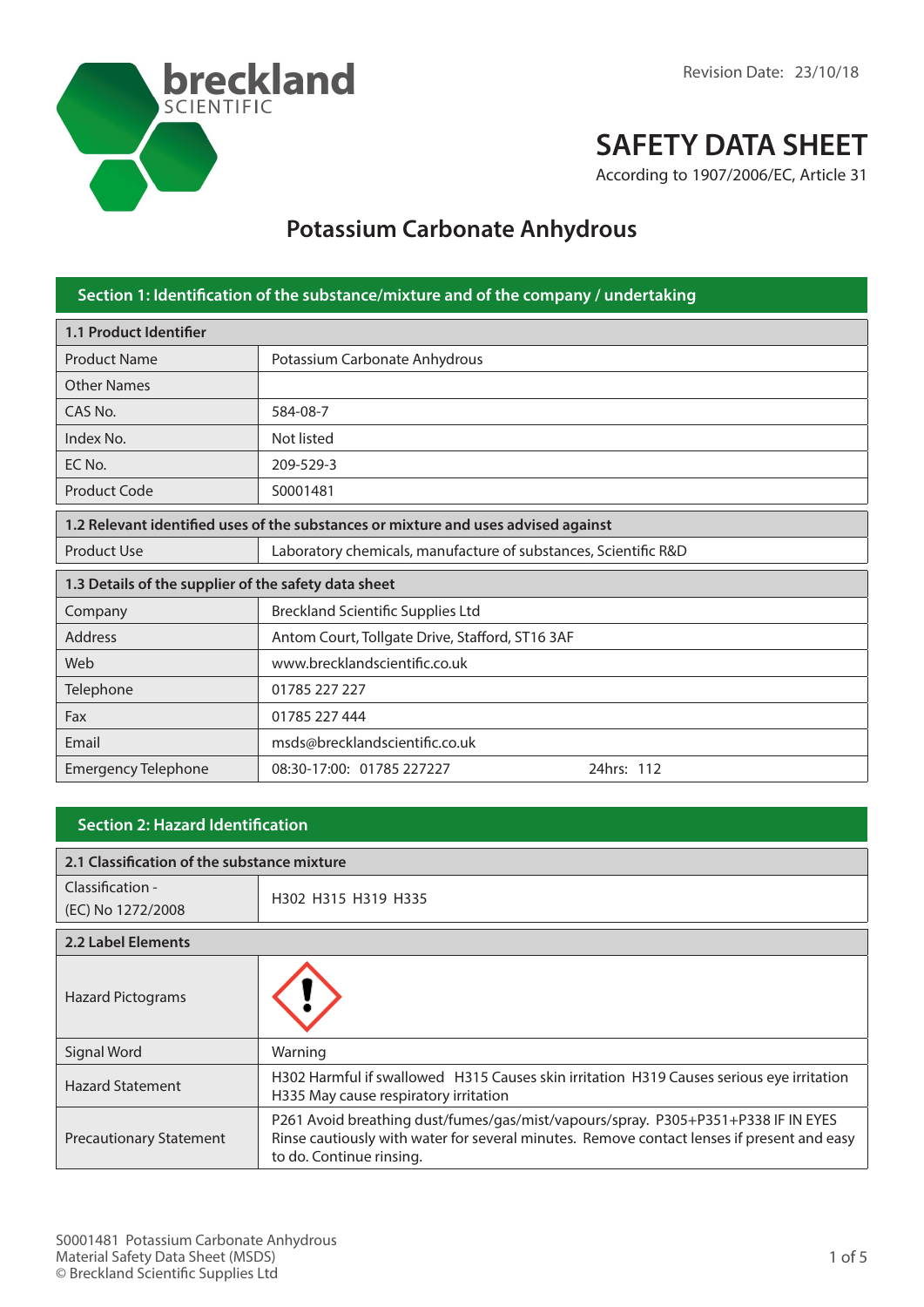### **Section 3: Composition/information on ingredients**

| 3.1 Substances - 67/548/EEC/1999/45/EC |                |                |               |
|----------------------------------------|----------------|----------------|---------------|
| Chemical Name & Code                   | <b>CAS No.</b> | Classification | Concentration |
|                                        |                |                |               |
|                                        |                |                |               |
|                                        |                |                |               |
|                                        |                |                |               |
|                                        |                |                |               |
|                                        |                |                |               |

All percentages are by weight.

If above table is empty - no components need to be disclosed according to the applicable regulations

#### **Section 4: First Aid Measures**

| 4.1 Description of first aid measures |                                                                                                                                                                                                    |  |
|---------------------------------------|----------------------------------------------------------------------------------------------------------------------------------------------------------------------------------------------------|--|
| <b>Inhalation</b>                     | Move the exposed person to fresh air. If breathing stops, provide artificial respiration.                                                                                                          |  |
| Eye Contact                           | Rinse immediately with plenty of water for 15 minutes holding the eyelids open. Seek<br>medical attention.                                                                                         |  |
| Skin Contact                          | Remove all contaminated clothes and footwear immediately unless stuck to skin. Wash off<br>immediately with plenty of soap and water. Seek medical attention if irritation or symptoms<br>persist. |  |
| Ingestion                             | DO NOT INDUCE VOMITING. Never give anything by mouth to an unconscious person. Rinse<br>mouth thoroughly. Seek medical attention.                                                                  |  |
| <b>General Information</b>            | If you feel unwell, seek medical advice (show the label where possible).                                                                                                                           |  |

#### **Section 5: Firefighting Measures**

| 5.1 Extinguishing media                                   | Use extinguishing measures that are appropriate to local circumstances and the<br>surrounding environment |
|-----------------------------------------------------------|-----------------------------------------------------------------------------------------------------------|
| 5.2 Special hazards arising<br>from substances or mixture | No data available                                                                                         |
| 5.3 Advice for firefighters                               | Wear suitable respiratory equipment when necessary                                                        |

#### **Section 6: Accidental Release Measures**

| 6.1 Personal precaution,<br>protective equipment and<br>emergency procedures | Wear suitable protective clothing. Avoid breathing vapours, mist or gas. Avoid formation of<br>dust. Ensure adequate ventilation of the working area. Evacuate personnel to a safe area. |
|------------------------------------------------------------------------------|------------------------------------------------------------------------------------------------------------------------------------------------------------------------------------------|
| 6.2 Environmental<br>precautions                                             | If safe to do so, prevent further leakage or spillage. Do not let product enter drains.                                                                                                  |
| 6.3 Methods and materials<br>for containments and<br>cleaning up             | Avoid raising dust. Sweep up. Transfer to suitable, labelled containers for disposal.                                                                                                    |

#### **Section 7: Handling and Storage**

| 7.1 Precautions for safe | Handle in accordance with good industrial hygiene and safety practice. Never carry a bottle |
|--------------------------|---------------------------------------------------------------------------------------------|
| handling                 | by its top. Avoid formation of dust. Ensure adequate ventilation of the working area.       |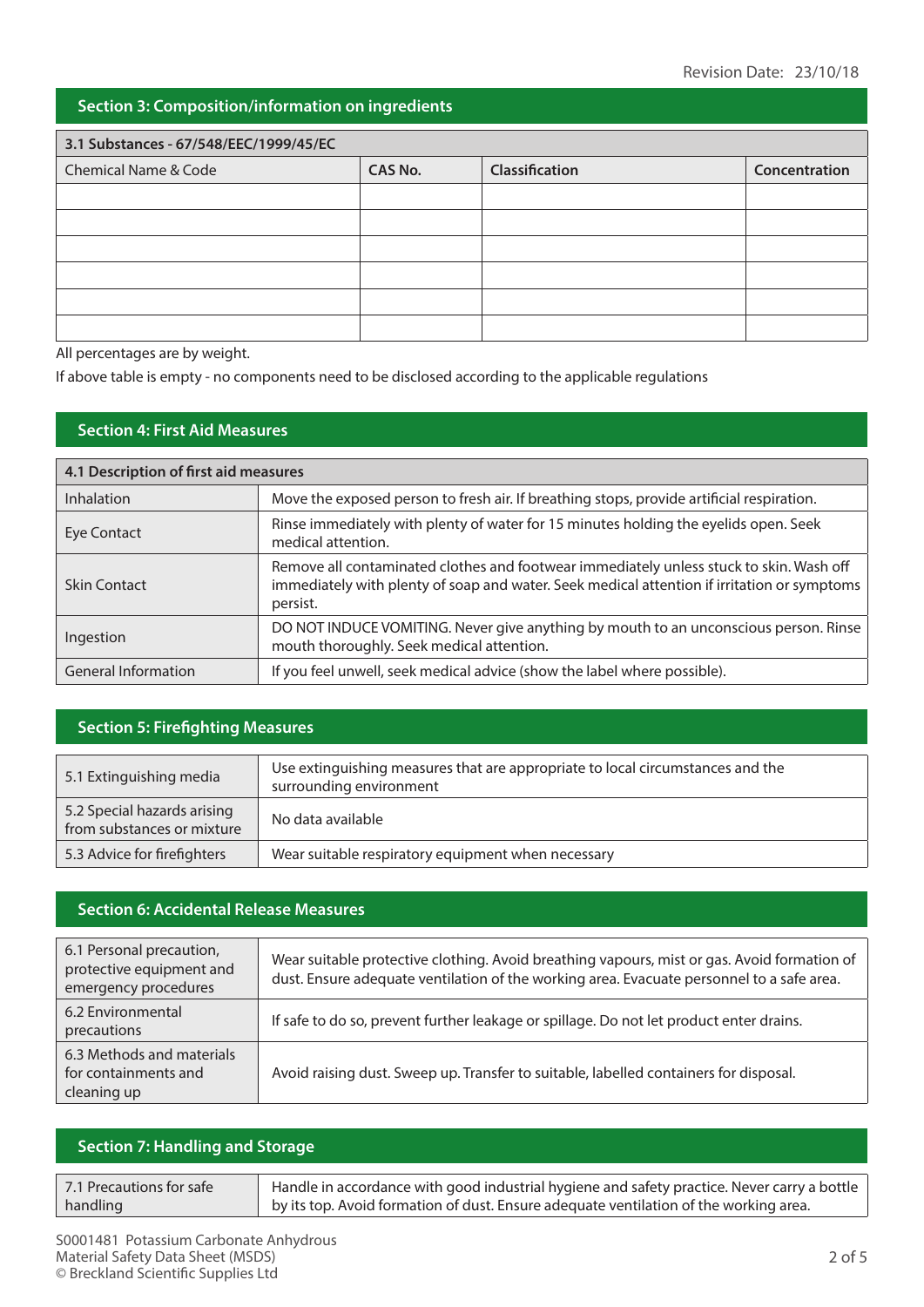|                                                                        | Keep container tightly closed in a cool, dry and well-ventilated area. Keep in properly<br>labeled containers.                                                                                                                                                                                                                                                                                                            |
|------------------------------------------------------------------------|---------------------------------------------------------------------------------------------------------------------------------------------------------------------------------------------------------------------------------------------------------------------------------------------------------------------------------------------------------------------------------------------------------------------------|
| 7.2 Conditions for safe<br>storage including any<br>incompatibilities. | General principles of chemical storage: Store the minimum stock levels of hazardous<br>chemicals, always disposing of chemicals that are no longer required. Store large breakable<br>containers, particularly of liquids, below shoulder height. Ensure containers and bottle tops<br>are sealed properly to avoid unnecessary leakage of vapours. Ensure hazard labels are clear<br>and never store in direct sunlight. |

#### **Section 8: Exposure controls/ personal protection**

#### **8.1 Control parameters**

| 8.1.1 Exposure limit values                          |                     |                                 |
|------------------------------------------------------|---------------------|---------------------------------|
| Potassium Carbonate<br>Anhydrous<br>CAS No: 584-08-7 | Long Term (8hr TWA) | Short Term (15 min period STEL) |
| ppm                                                  | N/A                 | N/A                             |
| mg/m <sup>3</sup>                                    | N/A                 | N/A                             |

Where no specific short-term exposure limit is listed, a figure three times the long-term exposure should be used. Figures are based upon UK EH40 WEL (Workplace Exposure Limits)

| <b>8.2 Exposure Controls</b> |                                                                                                                                                                                                                                                      |  |
|------------------------------|------------------------------------------------------------------------------------------------------------------------------------------------------------------------------------------------------------------------------------------------------|--|
| <b>Engineering Measures</b>  | Handle in accordance with good industrial hygiene and safety practice. Wash hands before<br>breaks and at the end of the working day. Ensure adequate ventilation of the working area.<br>Ensure quickly accessible eye-wash stations are available. |  |
| Eye / face protection        | Wear appropriate well-fitting protective eyeglasses or chemical safety goggles as described<br>by EN166 (EU Standard)                                                                                                                                |  |
| Skin / hand protection       | Wear appropriate protective gloves and clothing to prevent skin exposure. Gloves must be<br>inspected prior to use. Use proper glove removal technique (without touching glove's outer<br>surface) to avoid skin contact.                            |  |
| Respiratory protection       | Use a EN149 (EU Standard) approved respirator if exposure limits are exceeded or if<br>irritation or other symptoms are experienced.                                                                                                                 |  |

#### **Section 9: Physical and chemical properties**

| State:                                 | Solid                          |
|----------------------------------------|--------------------------------|
| Colour:                                | White                          |
| Melting point:                         | 891                            |
| Boiling point:                         | 891                            |
| Relative density: (g/cm <sup>3</sup> ) | 2.428                          |
| Chemical formula:                      | K <sub>2</sub> CO <sub>3</sub> |
| Molecular weight: (g/mol)              | 138.21                         |

#### **Section 10: Stability & Reactivity**

| 10.1 Reactivity                            | No data available              |
|--------------------------------------------|--------------------------------|
| 10.2 Chemical stability                    | Stable under normal conditions |
| 10.3 Possibility of hazardous<br>reactions | No data available              |
| 10.4 Conditions to avoid                   | No data available              |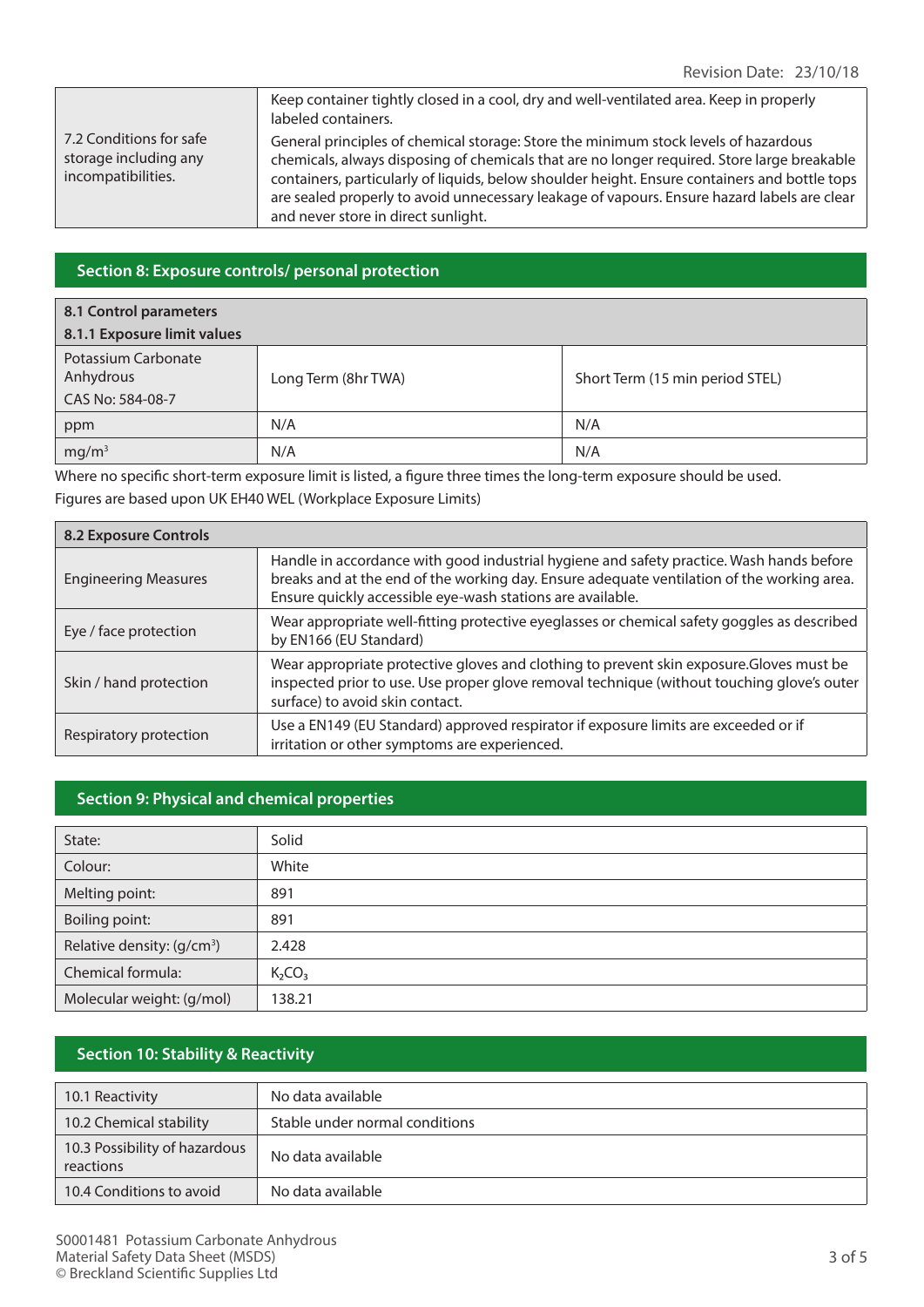| 10.5 Incompatible materials              | No data available |
|------------------------------------------|-------------------|
| 10.6 Hazardous<br>decomposition products | No data available |

#### **Section 11: Toxicological information**

| 11.1 Information on toxicological effects: |                             |  |
|--------------------------------------------|-----------------------------|--|
| Acute toxicity                             | No data available           |  |
| Germ cell mutagenicity                     | No data available           |  |
| Carcinogenicity                            | No data available           |  |
| Reproductive toxicity                      | No data available           |  |
|                                            |                             |  |
| 11.4 Toxicological information             |                             |  |
| Potassium Carbonate<br>Anhydrous           | Oral Rat LD50 (mg/kg): 1870 |  |

#### **Section 12: Ecological information**

| 12.1 Toxicity: Toxicity to daphnia and other aquatic vertebrates |                                                                  |
|------------------------------------------------------------------|------------------------------------------------------------------|
| Potassium Carbonate<br>Anhydrous                                 | EC50 Daphnia magna (Water flea) (mg/l - 48hr): No data available |

| <b>Section 13: Disposal considerations</b> |                                                                                                                                         |
|--------------------------------------------|-----------------------------------------------------------------------------------------------------------------------------------------|
| General information                        | Dispose of in compliance with all local and national regulations.                                                                       |
| Disposal methods                           | Contact a licensed waste disposal company. Dispose of this material and its container to<br>hazardous or special waste collection point |

#### **Section 14: Transport information**

| 14.1 UN Number                    |                                  |           |
|-----------------------------------|----------------------------------|-----------|
| ADR/RID: N/A                      | IMDG: N/A                        | IATA: N/A |
|                                   |                                  |           |
| 14.2 UN Proper shipping name:     | Potassium Carbonate Anhydrous    |           |
| 14.3 Transport hazard class(es):  | N/A                              |           |
| 14.4 Packing group:               | N/A                              |           |
|                                   |                                  |           |
| <b>14.5 Environmental Hazards</b> |                                  |           |
| ADR/RID: No                       | <b>IMDG Marine Pollutant: No</b> | IATA: No  |

#### **Section 15: Regulatory information**

| 15.1 Safety, health and environmental regulations/legislation specific for the substance or mixture |                                                      |
|-----------------------------------------------------------------------------------------------------|------------------------------------------------------|
| Regulations                                                                                         | Labelling according to Regulation (EC) No 1272/2008. |

#### **Section 16: Other information**